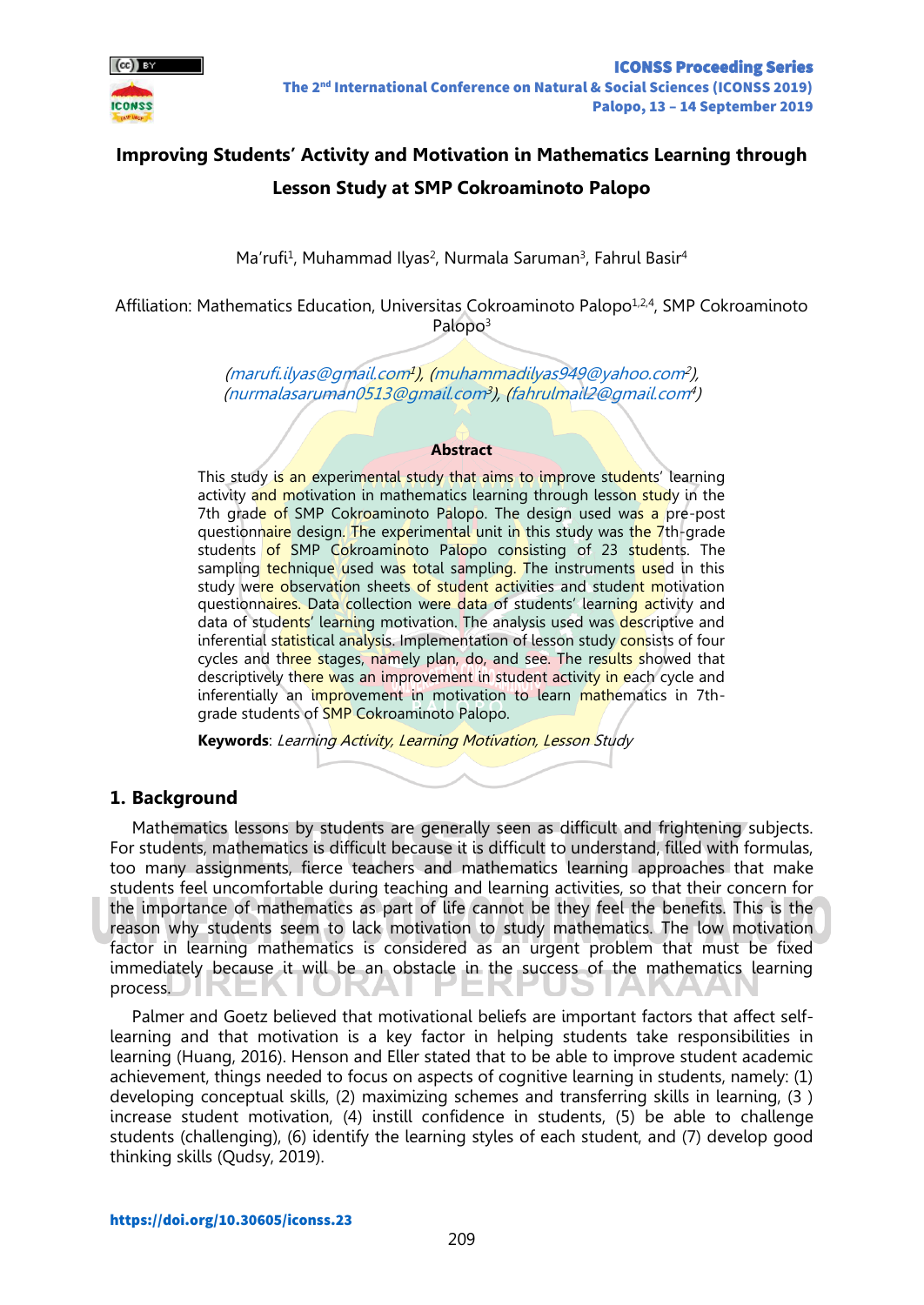#### ICONSS Proceeding Series

#### The 2nd International Conference on Natural & Social Sciences (ICONSS 2019) Palopo, 13 – 14 September 2019

Motivation is a motive that has become active when people do an activity. While the motive is the strength found in a person that drives that person to carry out certain activities to achieve the goal (internal disposition). This motif is not always active in a person. At one time the motive was active so that people were eager to do an activity, or students were eager to learn, but at one time other motives emerged that were inactive motives, meaning that motivation did not arise, so students were not encouraged to move or were eager to learn (Risdiawati, 2012)

Thomas M. Risk in Rahmadani (2014) stated about teaching and learning as follows: "Teaching is the guidance of learning experiences" (teaching is the process of guiding learning experiences). The experience itself is only possible if the student reacts with his own environment. Hardiman in Rahmadani (2014) explains that what is meant by learning activities are physical or psychological activities. This activity means two related actions. This action can produce optimal learning if between physical actions such as students who are reading and psychic actions such as students thinking about something, it is balanced and vice versa. Balanced deeds are called learning activities.

Based on the description above, this study aims to improve students' activity and motivation in Mathematics Learning through Lesson Study at Cokroaminoto Palopo Middle School.

#### **2. Methods**

This type of research is a quasi-experimental study consisting of one experimental class using a pre-post questionnaire design. This study uses 4 lesson study cycles consisting of plan, do and see. The model teacher in this study consisted of 1 mathematics subject teacher and 1 mathematics lecturer. The mathematics teacher conducts research for the first 2 cycles and the mathematics lecturer conducts research for the next 2 cycles. The experimental unit in this study was the 7th-grade students of SMP Cokroaminoto Palopo consisting of 23 students. The sampling technique used was total sampling. The instruments used in this study were observation sheets of student activities and student motivation questionnaires. Data collection were data of students learning activities and data of students' learning motivation. The analysis used was descriptive and inferential statistical analysis.

#### **3. Results and Discussion**

Based on the results of a questionnaire analysis of students' mathematics learning motivation taught by lesson study, data obtained are as in table 1.

| motivation gain           |                         |                   |      |  |  |
|---------------------------|-------------------------|-------------------|------|--|--|
| <b>Statistics</b>         | <b>Statistics Score</b> |                   |      |  |  |
|                           | Prequestionnaire        | Postquestionnaire | Gain |  |  |
| Subject                   | 32                      | 32                | 32   |  |  |
| Maximum Score             | 79,00                   | 99,00             | 0,94 |  |  |
| Minimum Score             | 58,00                   | 73,00             | 0,35 |  |  |
| Range                     | 21,00                   | 26,00             | 0,59 |  |  |
| Mean                      | 67,88                   | 85,03             | 0,55 |  |  |
| Variance                  | 30,63                   | 48,68             | 0,02 |  |  |
| <b>Standard Deviation</b> | 5,53                    | 6,98              | 0,15 |  |  |

Table 1. Statistics scores of pre-questionnaire, post-questionnaire and mathematics learning

Based on the data in table 1 above, students' motivation to learn mathematics in the prequestionnaire shows that the average value is 67.88, while the post-questionnaire shows that the average value is 85.03. Descriptively it can be said that students' mathematics learning motivation in the experimental class is better than before learning with Lesson Study. The classification of increasing students' motivation to learn mathematics is presented in table 2.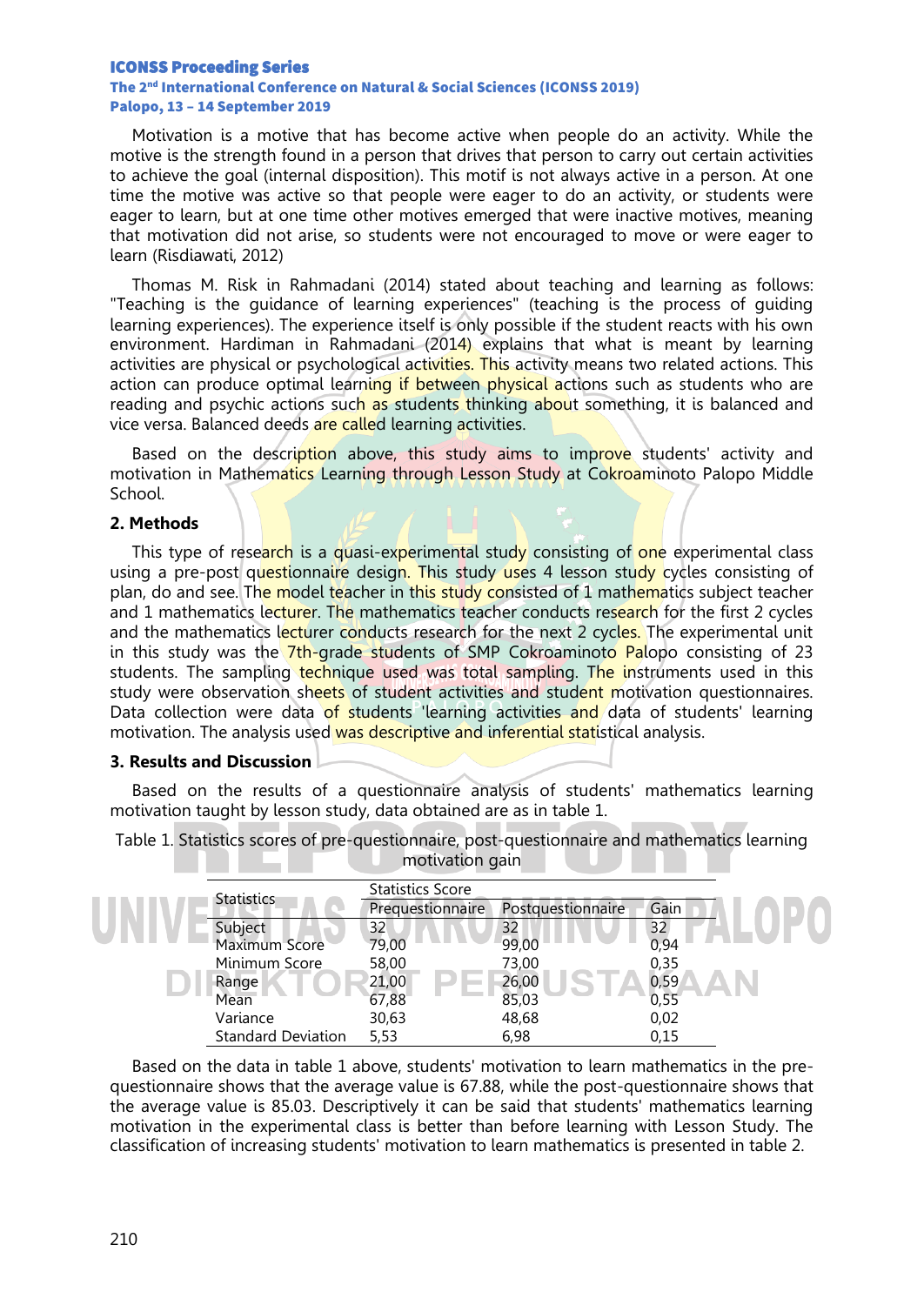| Coefficent of gain<br>normalized | Classification Frequency |        | Percentage (%) |
|----------------------------------|--------------------------|--------|----------------|
| q < 0.3                          | Low                      |        | 0,00           |
| $0,3 \le g < 0,7$                | Middle                   | 27     | 84,38          |
| $g \geq 0.7$                     | High                     |        | 15,62          |
| Sum                              |                          | 32     | 100            |
| Average                          |                          | 0,55   |                |
| Category                         |                          | Middle |                |

Table 2. Classification of normalized gain of students' learning motivation

Based on the table above, an increase in **students** learning motivation is obtained after learning is implemented using lesson study. As for those who get an increase in motivation to learn mathematics with a moderate category the number of student frequencies is 27 people with a percentage of 84.38%, while the increase in motivation to learn with a high category of the frequency of students is 5 people with a percentage of 15.62%.

Based on table 2 above it can be seen that the increase in students' motivation to learn mathematics taught using lesson study is in the medium category.

The results of research on the activities and motivation of students from cycle 1 to cycle 4 are described as follows:

#### **Cycle 1**

PLAN is held on Tuesday, 20 March 2018 in the chair room of the mathematics education study program. This activity was attended by 3 researchers, 1 model teacher and 8 observers. The things discussed in this plan are the worksheets that will be used in DO and Lesson design activities.

DO is carried out on Wednesday, March 28, 2018 at 07.30 - 09.30 WITA. The model teacher in this activity is Mrs. Murnia, the material being taught is to find the formula for the surface area of beams and cubes. This activity was attended by 3 researchers, 7 observers and 1 documentary.

The SEE will be held on Wednesday, 28 March 2018 at 12:10 - 12:30 WITA. The model teacher in this activity is Mrs. Murnia, the material being taught is to find the formula for the surface area of beams and cubes. This activity was attended by 3 researchers, 7 observers and 1 documentary. Reflection results are (a) there are students who use teaching aids that are not in accordance with their functions, (b) there are still many students who do activities outside the learning process, (c) LKS distributed is not understood by students so that the model teacher uses a lot of time to explain the LKS. Suggestion observer for the next meeting The worksheet that will be distributed needs to be filled with command lines so that students can easily understand and can do the instructions themselves in the worksheet, (d) students' motivation in learning is still lacking, so for the next meeting students who are motivated to learn less need to be given encouragement / motivation so that learning motivation can be increased. Еľ

## **Cycle 2**

PLAN will be held on Wednesday, 28 March 2018 in the chair room of the mathematics education study program. This activity was attended by 3 researchers, 1 model teacher and 8 observers. The things discussed in this plan are worksheets that will be used in DO activities where worksheets are made containing instructions so that students are easier to work on worksheets, Lesson design, sitting positions between students in groups so students are easy to interact and how to build student motivation in the learning process.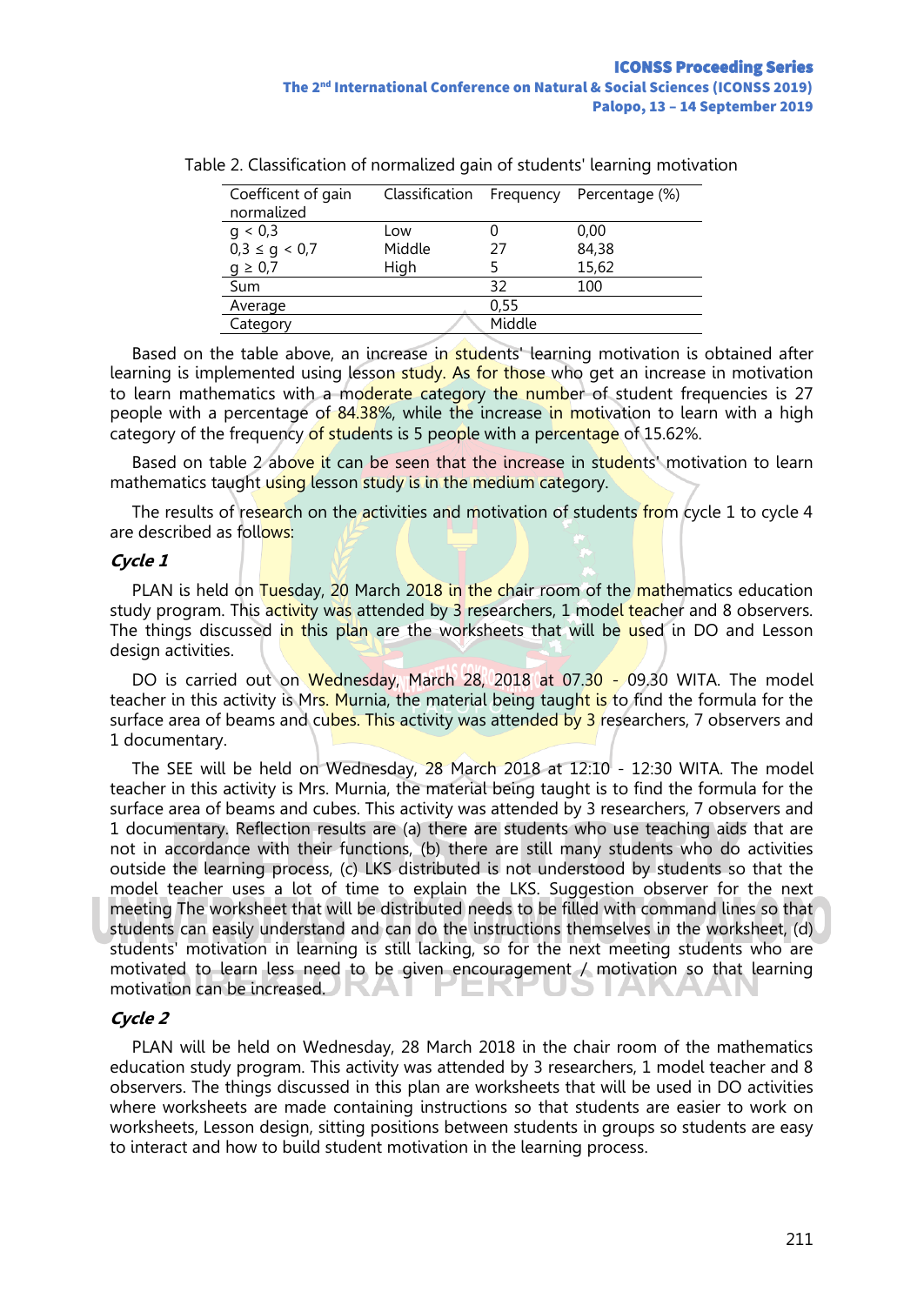#### ICONSS Proceeding Series

#### The 2nd International Conference on Natural & Social Sciences (ICONSS 2019) Palopo, 13 – 14 September 2019

DO is held on Saturday, 31 March 2018 at 07.30 - 09.30 WITA. The model teacher in this activity is Mrs. Murnia, the material taught is to find the prism surface area formula. This activity was attended by 3 researchers, 8 observers and 2 documentaries.

The SEE at Cokroaminoto Palopo Middle School was held on Tuesday, 31 March 2018 at 09.40-10.00 WITA. The model teacher in this activity is Mrs. Murnia, the material being taught is finding the prism surface area formula. This activity was attended by 3 researchers, 8 observers and 2 documentaries. Reflection results are, (a) in terms of independence in doing worksheets, student independence is still lacking, such as when students' answers are not justified they will work on their worksheets, (b) student cooperation is still lacking, they only occasionally work together to work on the worksheets provided, (c) the students' algebraic abilities are still low, seen when working on algebraic operations, students stop working on worksheets, later assisted by new models of teachers working on their worksheets again, and (d) learning in cycle 2 has increased from previous meetings, cognitive processes have been experienced by students, it's just that there is a general phenomenon where students are lazy to read, so to increase students' willingness to read, we first give time to students to read the worksheet before doing it.

#### **Cycle 3**

PLAN will be held on Saturday 31 March 2018 in the chair room of the mathematics education study program. This activity was attended by 3 researchers, 1 model teacher and 8 observers. The things discussed in this plan are, LKS that will be used in DO activities, Ways to increase student confidence, Lesson design, Ways to reduce misconceptions experienced by students, Increase student knowledge about prerequisite material.

DO is held on Wednesday, April 4, 2018 at 07.30 - 09.30 WITA. The model teacher in this activity is Mr. Fahrul Basir, the material taught is to find the formula for the surface area of the pyramid. This activity was attended by 3 researchers, 7 observers and 1 documentary.

The SEE will be held on Tuesday, 28 March 2018 at 12:10 - 12:30 WITA. The model teacher in this activity is Mr. Fahrul Basir, the material taught is to find the formula for the surface area of the pyramid. This  $\frac{2}{x}$  activity was attended by 3 researchers, 5 observers and 1 documentary. Reflection results are, (a) namely cooperation between students, in groups 1,2 and 3 cooperation between students in groups already exists, but in group 4 cooperation is still lacking, (b) Students sometimes forget the prerequisite material such as rectangular area and area triangle, (c) in terms of student activity is good, all students have done their worksheets, maybe because the worksheets are distributed individually, (d) The drawback is that at the time of evaluation, only one student understood the steps that in determining the surface area of the pyramid on which the base is triangular in shape , the total area of all the fields is summed, while the other students only understand that the surface area of the pyramid is the area of the base plus the total area of the vertical plane. Where the vertical plane is not the same in the triangle pyramid.

# **Cycle 4**

PLAN is held on Wednesday, April 4, 2018 in the chair room of the mathematics education study program. This activity was attended by 3 researchers, 1 model teacher and 8 observers. The things discussed in this plan are, LKS that will be used in DO activities, Ways to reduce the selfishness of students who have abilities above their peers, namely by implementing a peer tutoring system, Lesson design, and How to reduce misconceptions experienced by students.

DO is held on Saturday, 07 April 2018 at 07.30 - 09.30 WITA. The model teacher in this activity is Mr. Fahr Basir, the material taught is to find the formula for the volume of beams and cubes. This activity was attended by 3 researchers, 5 observers and 1 documentary.